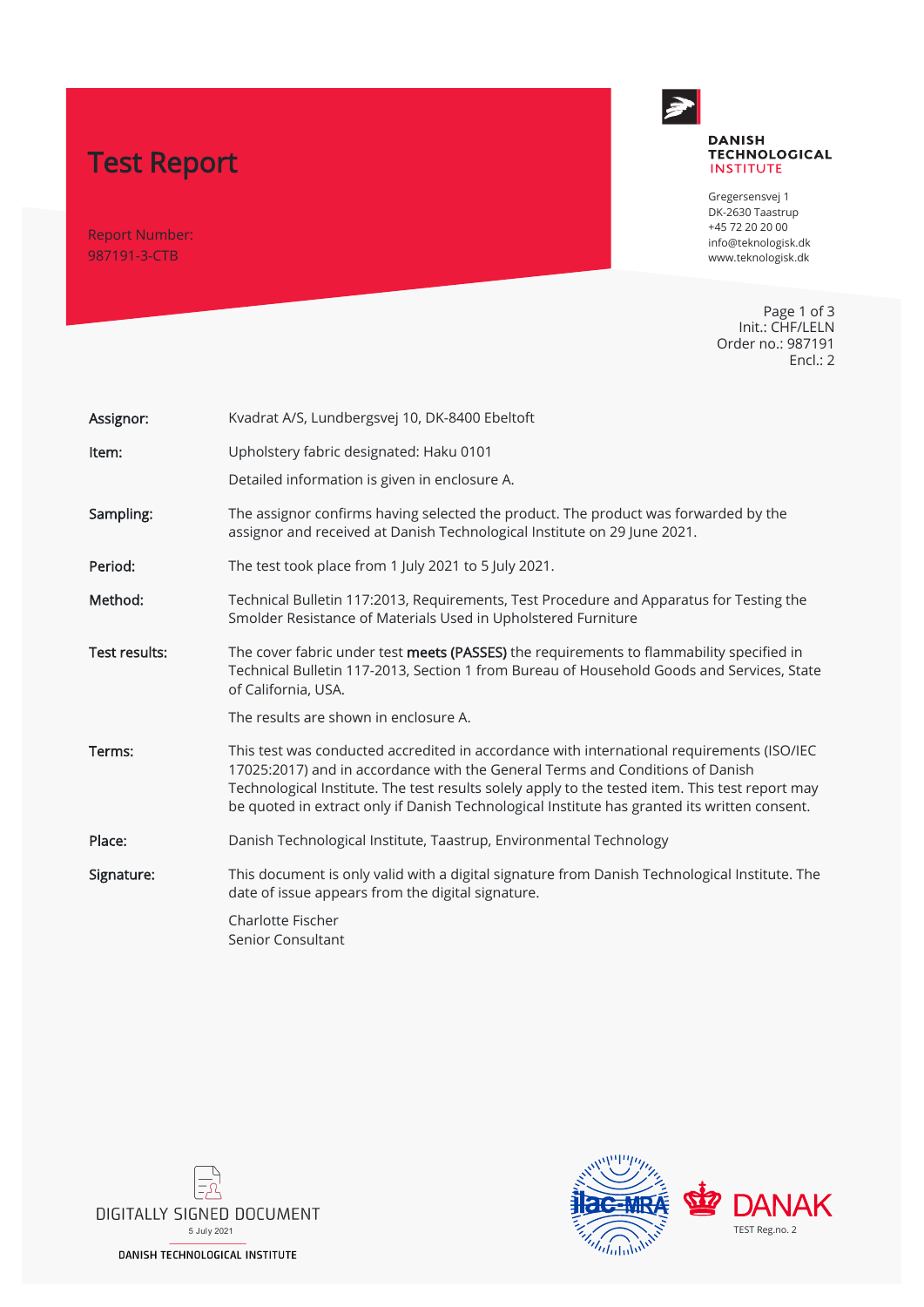### Enclosure: A



### Materials

#### Item: Upholstery fabric designated: Haku 0101

Upholstery fabric Designated: Haku 0101 Fibre content: 100% polyurethan / silicone, polyester backing. Approximate mass per area: 587 g/m $^2$ Filling: Polyurethane foam specified in TB 117:2013 Annex B. Density: 28.0 - 29.6 kg/m<sup>3</sup>. (Foam was provided by the test laboratory.)

### **Results**

Test method: Technical Bulletin 117:2013. Section 1: cover fabric test.

Ignition source: Smoldering cigarette

Conditioning: 21±2 °C (70±5 °F) / < 55 % RH

Test result: The cover fabric under test meets (PASSES) the requirements in Technical Bulletin TB-117 Section 1 (see below).

|                                | Test 1                   | Test 2 | Test 3 |
|--------------------------------|--------------------------|--------|--------|
| Smoldering after 45 minutes    | No.                      | No     | No.    |
| Vertical char length in inches | $\overline{\phantom{a}}$ | -      |        |
| Cigarette burned entire length | No.                      | Nο     | No     |
| Occurrence of flames           | No                       | No     | No     |

Requirements: A material is considered to pass or fail based based on the following criteria according to Technical Bulletin 117-2013, Section 1, item 1.4:

- 1. A single mock-up test specimen fails to meet the requirements of this test procedure if any of the following criteria occurs:
	- a) The mock-up test specimen continues to smoulder after 45 minutes test duration.
	- b) A vertical char length of more than 1.8 inches (45 mm) develops on the cover fabric.
	- c) The mock-up test specimen transitions to open flame.
- 2. The cover fabric passes the test if three initial mock-up specimens pass the test.
- 3. If more than one initial specimen fails, the cover fabric fails the test.
- 4. If any one of the three initial specimens fails, repeat the test on additional three specimens.
- 5. If all three additional specimens pass the test, the cover fabric passes the test. If any one of the additional three specimens fails, the cover fabric fails the test.